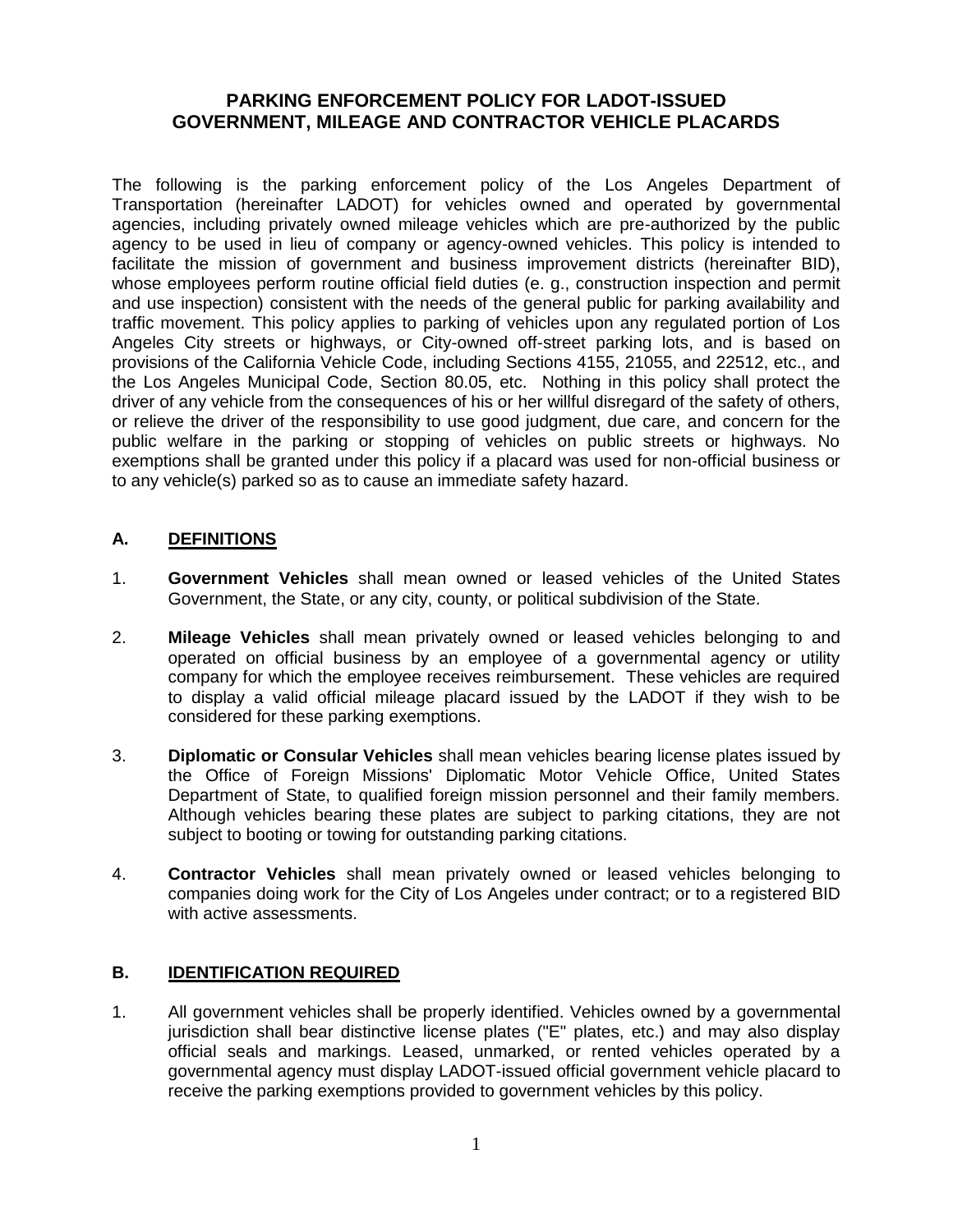Diplomatic or Consular vehicles are not permitted to utilize identifying placards; they must bear official Department of State-issued plates.

- 2. Placards:
	- Must be displayed on lower left side (driver's side) windshield to be valid
	- Must not cover vehicle identification number
	- Must be displayed as to clearly show the name and address of the driver (business card) and the expiration date of the mileage placard
	- Are only valid for the vehicles with the same license plate numbers printed on the placard by LADOT, except as indicated in Section C - 5 & 6

All privately owned mileage vehicles shall display, in a clearly visible manner, on the driver's side dashboard, an original and current official mileage placard designed, printed, and issued by the LADOT. Copies of placards, expired placards and defaced placards will not be honored.

Failure to display a valid placard, even though one has been issued to an employee of any agency, suspends the courtesies granted under Section E - 2 of this document. If a valid placard is not visible at the time the parking citation is issued, the parking citation shall not be canceled. If an employee believes a citation was issued in error, the employee may contest the citation according to the requirements of Section F (ADMINISTRATIVE REMEDIES). Any individual issued a placard who receives more than three (3) parking citations in any twelve month period for failure to properly display the mileage placard, or for parking in violation of the requirements of this policy may be subject to having the mileage placard and the privileges allowed hereunder revoked.

Lost placards must be reported to the LADOT on the Department's Form 94-297, Lost, Stolen or Damaged Equipment, Material or Supplies Certification. A copy of this form may be obtained by contacting the LADOT Vehicle Placard office at (213) 978-4400.

3. All requests to renew vehicle placards must be forwarded to the LADOT Parking Operations and Support Division, Attn: LADOT Placard Coordinator, within 45 days of the placard expiration each year. This request letter must be on agency letterhead and signed by the chief administrative officer (or designee) of the agency; and must include a qualifying certification statement. An appropriately formatted excel spreadsheet must be provided via email as an excel document, not PDF. One business card for each requested placard must also be provided. Email us at [LADOT-Placards@lacity.org](mailto:LADOT-Placards@lacity.org) to request the Placard Requirements, excel template and a sample request letter with the appropriate certification statement. All placards shall be subject to audit upon request by the LADOT. Additional documentation may be required to substantiate eligibility. Failure to submit documentation in a timely manner as requested by the LADOT may result in forfeiture of privileges afforded by this policy.

### **C. ADDITIONAL RULES FOR USE OF LADOT-ISSUED PLACARDS**

- 1. LADOT-issued vehicle placards should be used in conducting **official business only**. They are not to be used for personal or non-official business.
- 2. Placard holders are only allowed to have one vehicle mileage placard with a maximum of three (3) license plates at any given time.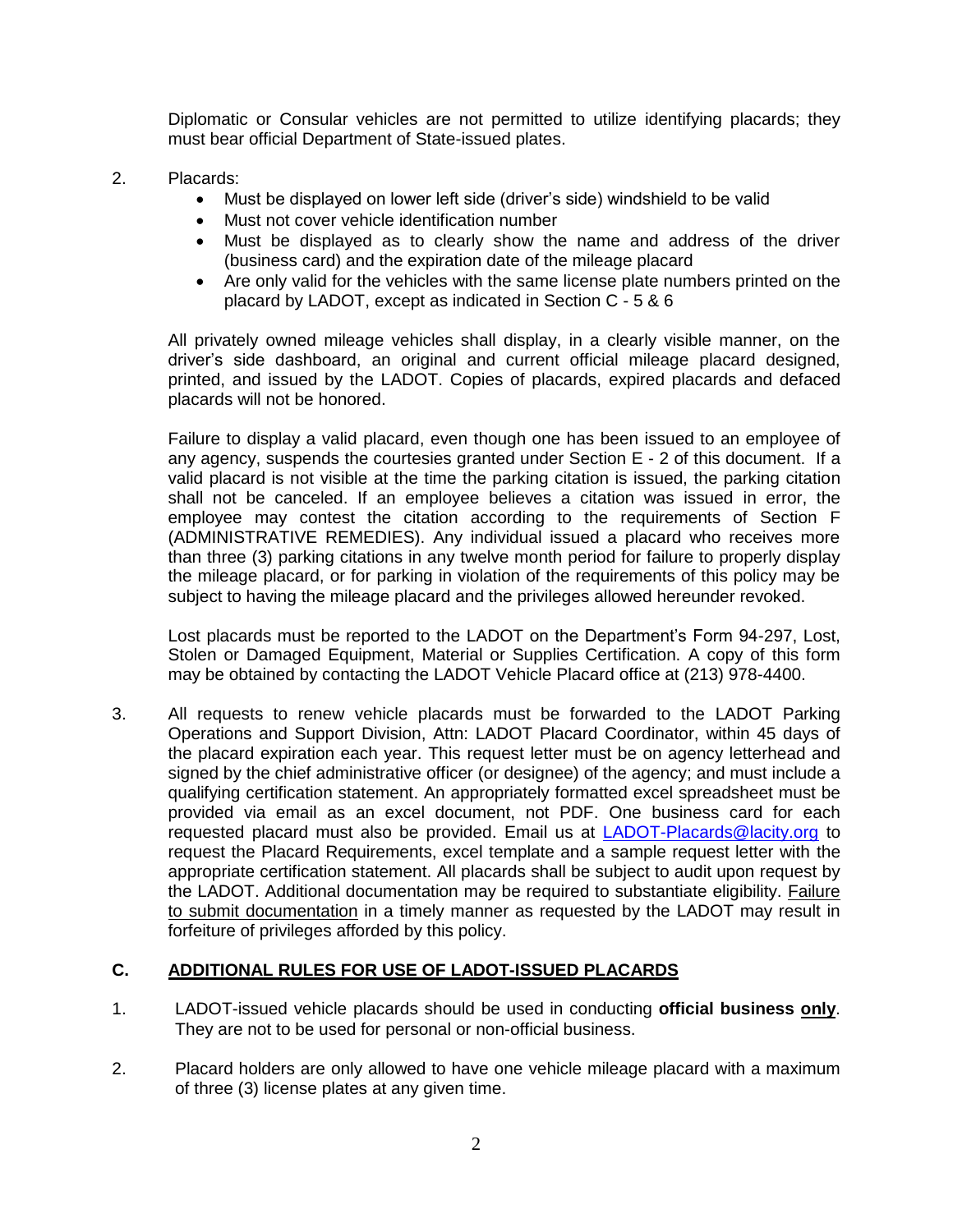- 3. The license plate of the vehicle(s) used in the performance of official business must be reflected on the employee's mileage placard. In cases where an employee's mileage vehicle is in the shop for repair and the employee uses a rental or loaner vehicle to conduct official business, that rental or loaner vehicle shall be given the same courtesy exemptions as the employee's mileage vehicle, provided that documentation is submitted with any request to cancel a parking citation issued to that rental or loaner vehicle. **Acceptable documentation is a repair receipt showing the dates that the mileage vehicle was received in and released from the repair shop**. LADOT will consider cancellation of a parking citation **ONLY** if the citation is issued within the dates shown on the repair receipt.
- 4. It is the responsibility of each requesting agency to ensure that accurate information is sent to the LADOT when renewing mileage placards.

Upon receipt of newly issued mileage placard(s), it is the responsibility of the agency and employee to ensure that all information listed on the face of the mileage placard is correct. Mileage placards must not be used if it contains erroneous or incorrect information. The agency must notify the LADOT by requesting a replacement placard as soon as the error is realized. The LADOT will issue a new placard for that employee upon return of the erroneous placard.

- 5. In case an employee sells his/her mileage vehicle, the agency **must** notify the LADOT in writing and return the employee's mileage placard.
- 6. When an employee purchases another vehicle, that vehicle will have the same exemptions as their mileage vehicle for up to four (4) months from the date of purchase. This will allow sufficient time for the employee to receive their new license plate, and for their agency to request an updated mileage placard to reflect that new license plate number. **In cases where a parking citation is issued to the newly purchased vehicle within the above stated timeframe, a copy of the purchase agreement must be submitted as proof of ownership along with the request to cancel the citation,** as stated in Section F (Administrative Remedies).

### 7. **ELIGIBILITY REQUIREMENTS FOR LADOT-ISSUED MILEAGE PLACARDS**

- Government employees only
- Employee must perform official field duties on a regular basis
- Employee must receive monetary reimbursement for the use of their personal vehicle in lieu of agency-owned vehicles

#### **Exception**

#### **Los Angeles City Employees ONLY**

In accordance with IRS rules for employee benefits, any employee receiving transit reimbursement from the City IS NOT eligible to receive an Official Mileage Placard. Contact the Personnel Department Employee Benefits Division for further information.

#### **ELIGIBILITY REQUIREMENTS FOR LADOT-ISSUED CONTRACTOR PLACARDS**

 Vehicles must be privately owned or leased by companies or their employees who are under contract with the City of Los Angeles to do work for the City of Los Angeles.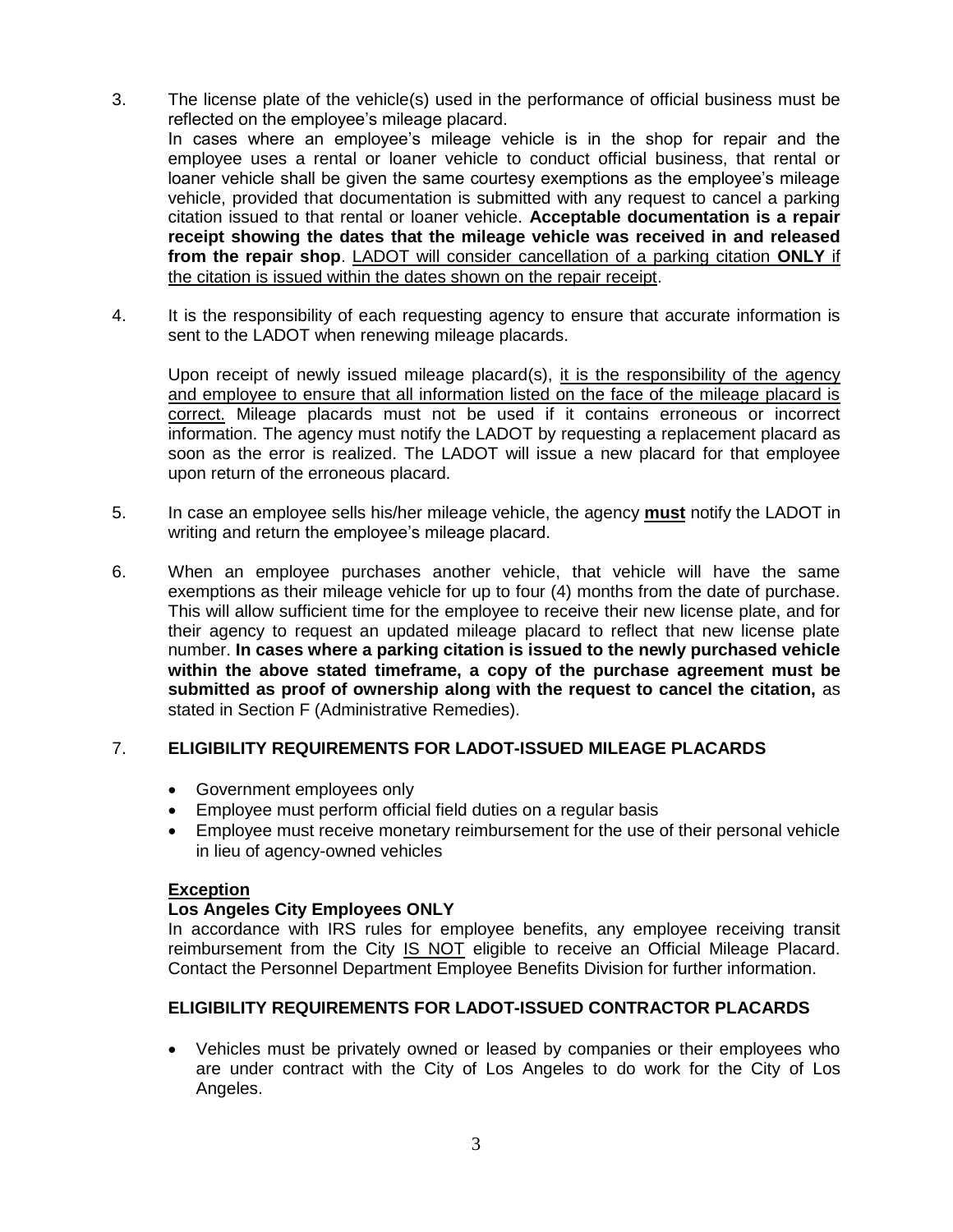### **D. HOME/OFFICE PARKING VIOLATIONS**

The exemptions described in this policy **do not** apply to any employee with a mileage placard who parks closer than **two blocks** from the employee's primary work site address listed on the front of their placard. For example, if the employee's home office is 100 S. Main Street (Caltrans Building), the employee shall not park closer than the boundaries of Aliso Street to the north, 4<sup>th</sup> Street to the south, Hill Street to the west, and San Pedro Street to the east. The block of the employee's work address does not count as one block.

Note to City of Los Angeles Employees. It is not the policy of the City of Los Angeles to allow or provide overnight parking for any vehicle in any City facility (owned or leased).

#### Permit Parking Areas

An employee **residing or visiting** in an area that requires a Preferential or Overnight Parking Permit must **not** use his/her mileage placard to park on the street during the hours that "PERMIT PARKING ONLY" is being enforced, unless the employee is performing official business.

Any individual issued a placard who receives more than three (3) parking citations in any twelve month period for home/office parking violations may be subject to having the individual mileage placard revoked. The LADOT reserves the right to deny issuance of mileage placards to any employee who violated this policy and/or received more than three parking citations within the past twelve months.

# **E. ENFORCEMENT POLICY**

- **1. No exemption will be granted to any employee or agency while on routine business for the following restrictions at any time. It shall be the responsibility of the vehicle operator to read the signs, within the block if necessary, to ensure adherence to posted regulations.****Compliance with these restrictions is essential to the orderly and safe movement of both pedestrians and vehicles:**
	-
	-
	-
	- "No Stopping" Zones Fire Hydrants
	-
	- Red Curb for Bus Zones
	- No Parking for Street Cleaning
	- Alleys **Constant Community Conetains Alleys Passenger Loading Zones (White Zone)**
	- No Parking Zones Handicapped Zones (Blue Zone)
	- "Tow Away" Zones **Commercial Loading Zones (Yellow Zone)** Commercial Loading Zones (Yellow Zone)
		-
	- Red Curb **Canadian Contract Convention Convention Canadian Convention Convention Convention Convention Convention Convention Convention Convention Convention Convention Convention Convention Convention Convention Conve** 
		- Temporary No Parking or No Stopping **Restrictions**